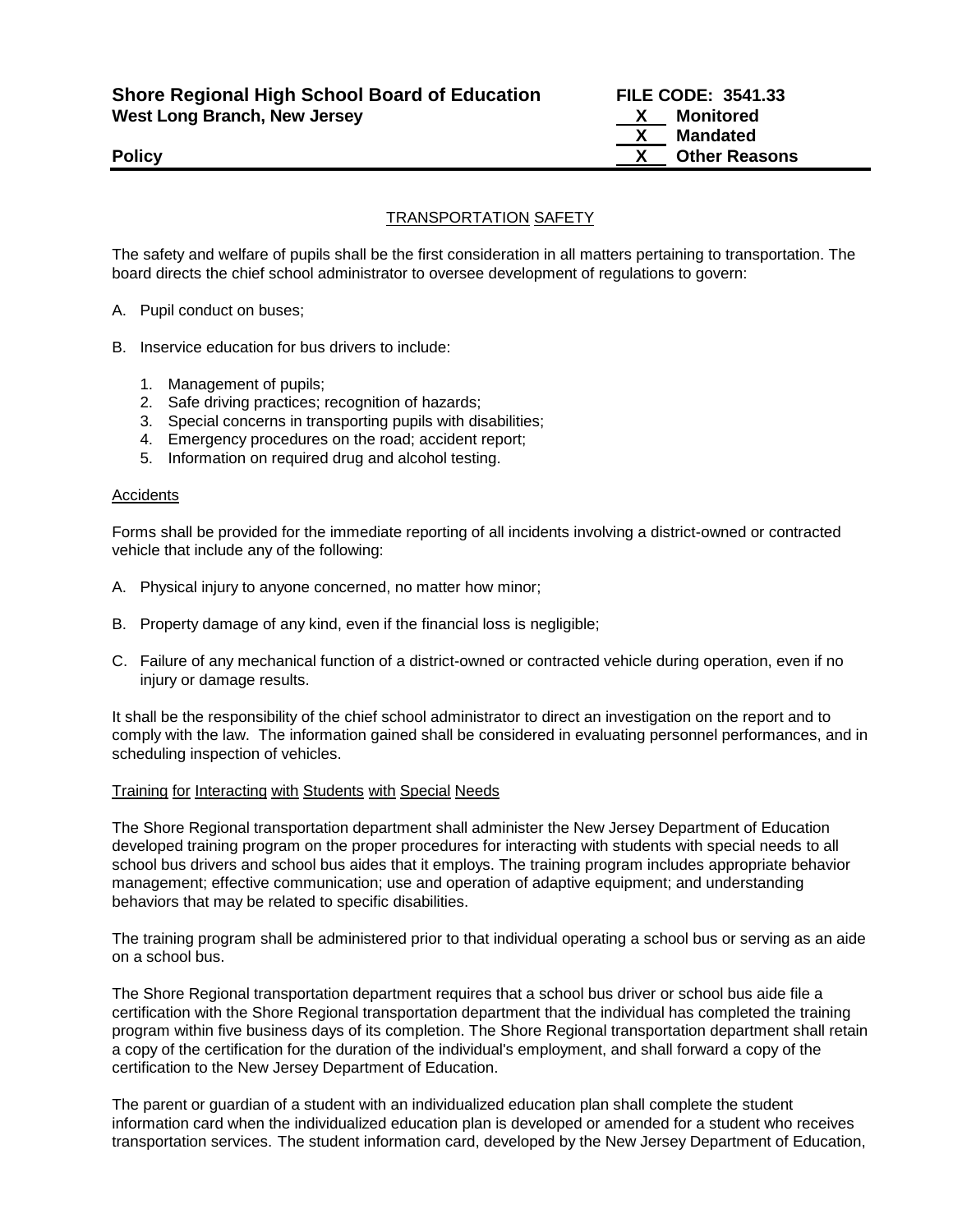# TRANSPORTATION SAFETY (continued)

shall include information that should be readily available to a school bus driver and school bus aide for the purpose of promoting proper interaction with a student with special needs.

Upon receiving consent from a student's parent or guardian, the a copy of the completed student information card shall be provided to the student's assigned school bus driver and school bus aide.

# Drills

Emergency evacuation drills shall be conducted regularly throughout the school year to acquaint the pupil riders thoroughly with emergency situations. An emergency evacuation drill shall be held as soon as possible after the opening day of school and then at least twice a year. Pupils who do not require busing shall participate in a drill as necessary before a field trip.All pupils shall receive evacuation instruction at least once within the school year.

# Vehicles and Equipment

All district-owned or contracted vehicles used to transport children shall be maintained in such condition as to provide safe and efficient transportation service with a minimum of delays and disruption due to mechanical or equipment failure.

All district-owned or contracted vehicles used to transport children shall conform to state standards for such vehicles and shall be equipped with all safety devices required by code and statute.

All passengers on buses equipped with seat belts shall wear properly adjusted and fastened seat belts or other child restraint systems at all times while the bus is in operation.

### **Bus Drivers**

Drivers of all Type I and Type II school vehicles used to transport district pupils shall be licensed by the State of New Jersey as bus drivers. They shall comply with all state requirements on physical condition, criminal history clearance, etc. The district shall be in compliance with all drug and alcohol testing requirements of the Omnibus Transportation Employee Testing Act and implementing regulations and shall provide all bus drivers with required information on them (see policy 4219.23 Employee Substance Abuse). Bus drivers are responsible for the safety of pupils entering, riding, and departing their vehicle.

| Adopted:             | No date                 |
|----------------------|-------------------------|
| NJSBA Review/Update: | March 2012, Sept 2017   |
| Readopted:           | July 26, 2012, Oct 2017 |

### Key Words

Safety, Bus Safety, Transportation Safety, Pupil Transportation, Student Transportation

| Legal References: N.J.S.A. 18A:6-7.1 | Criminal history record; employee in regular contact<br>with pupils; grounds for disqualification from<br>employment; exception |
|--------------------------------------|---------------------------------------------------------------------------------------------------------------------------------|
| N.J.S.A. 18A:25-2                    | Authority over pupils                                                                                                           |
| N.J.S.A. 18A:39-1 et seq.            | Transportation of pupils remote from school                                                                                     |
| See particularly:                    |                                                                                                                                 |
| N.J.S.A. 18A:39-17, -18,             |                                                                                                                                 |
| $-19.1 - 20$                         |                                                                                                                                 |
| N.J.S.A. 18A:39-19.2                 | Training program for school bus drivers, bus aides                                                                              |
|                                      | through N.J.S.A. 18A:39-19.4 relative to students with special needs                                                            |
| N.J.S.A. 18A:39-26                   | School Bus Safety Act                                                                                                           |
|                                      |                                                                                                                                 |